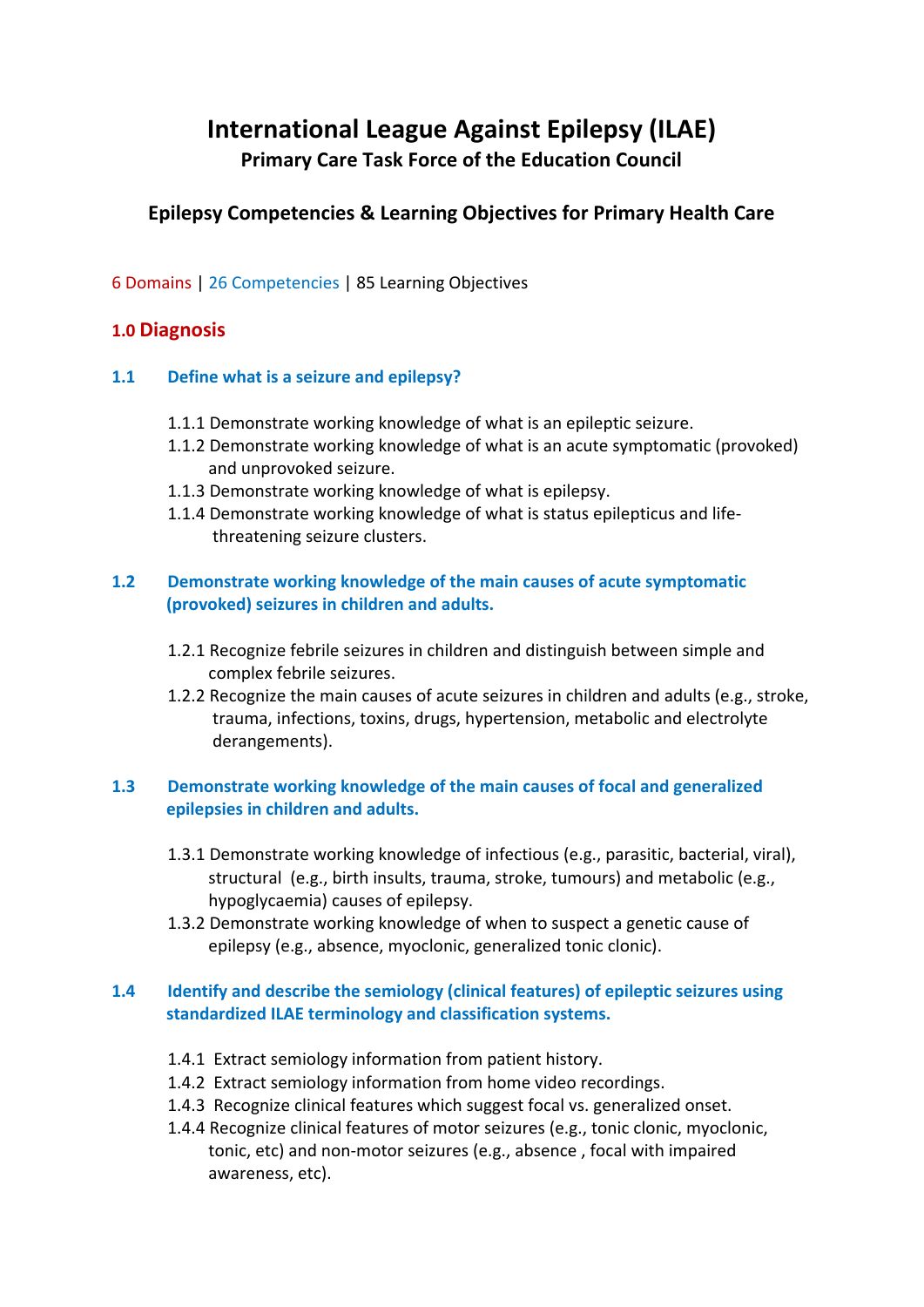1.4.5 Recognize clinical features of focal and generalized convulsive status epilepticus.

#### **1.5 Recognize common seizure mimics.**

- 1.5.1. Recognize common seizure mimics that do not require active intervention (e.g. night terrors, breath-holding spells, day-dreaming, sleep myoclonus).
- 1.5.2 Recognize common seizure mimics that may require active intervention but do not require antiseizure medication/s (e.g., psychogenic nonepileptic seizures (PNES), syncope, migraine).
- 1.5.3 Recognize clinical features of seizure mimics that pose high risk and may be treatable (e.g., irregular pulse, cardiac arrhythmias, blood pressure abnormalities, sweating, chest pain).

### **1.6 Demonstrate working knowledge of relevant aspects of the clinical examination in newly diagnosed seizures and epilepsy.**

- 1.6.1 Identify neurological abnormalities (e.g., focal deficits, impaired awareness, abnormal head circumference, etc).
- 1.6.2 Identify systemic abnormalities (e.g., skin lesions, organomegaly, hypertension, cardiovascular abnormalities, etc).
- 1.6.3 Describe common activating manoeuvres to trigger seizures (e.g., hyperventilation, visual stimuli, startle, etc.).

### **1.7 Decide which initial lab tests should be ordered in patients with epilepsy or recurrent seizures.**

- 1.7.1 Demonstrate working knowledge of when to obtain blood tests (e.g., blood glucose, calcium, electrolytes).
- 1.7.2 Demonstrate working knowledge of when to obtain brain neuroimaging, e.g. CT or MRI.
- 1.7.3 Demonstrate working knowledge of when to obtain an electrocardiogram.
- 1.7.4 Demonstrate working knowledge of when to obtain an electroencephalogram (EEG).

### **1.8 Demonstrate working knowledge of implications of test results and pathways to care according to the regional setting.**

- 1.8.1 Recognize when blood test results will support management decisions.
- 1.8.2 Recognize when brain imaging results will support management decisions.
- 1.8.3 Recognize when electrocardiogram results will support management decisions
- 1.8.4 Recognize when EEG results will support management decisions.

### **2.0 Counselling**

.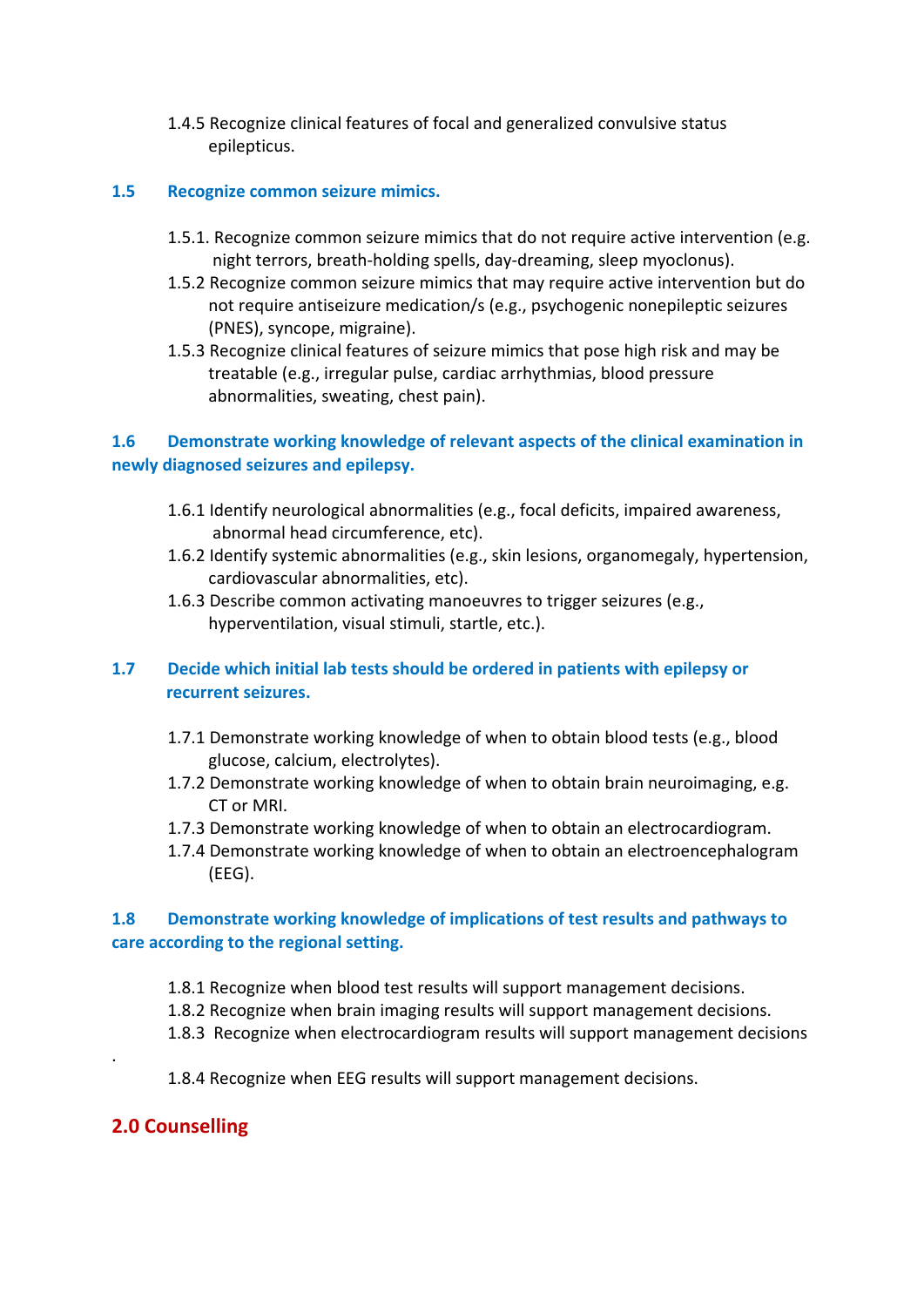### **2.1 Understand and address the culturally appropriate aspects and consequences of the diagnosis of epilepsy, including stigma.**

- 2.1.1. Provide culturally appropriate examples of the experience of stigma.
- 2.1.2. Recognize and address the impact of epilepsy on quality of life in the appropriate cultural context.

### **2.2 Provide guidance on specific issues related to epilepsy.**

- 2.2.1 Provide guidance on social issues including school integration, work, marriage, legal, and related matters.
- 2.2.2 Provide guidance regarding lifestyle matters, such as driving, sports, alcohol, stress, sleep, recreational drug use, antiseizure medication non-adherence, avoiding burn injury, falls (from heights) and drowning.
- 2.2.3 Provide guidance regarding first aid during a seizure such as positioning, breathing, timing, avoiding injuries and crowding.
- 2.2.4 Provide guidance regarding need for emergency medical care (e.g., prolonged seizures, seizure clusters, lack of recovery, breathing difficulties).
- 2.2.5 Provide guidance to people with epilepsy regarding self-management (e.g., knowing about their disease, understanding disease treatment, laboratory tests, reliable sources of information and other available resources as community services, non-governmental organizations, etc.).

### **2.3 Communicate information about the causes and consequences of the specific type of epilepsy.**

- 2.3.1 Provide guidance regarding culturally-determined misconceptions regarding epilepsy (e.g., spiritual or religious origins and witchcraft, contagiousness, insanity).
- 2.3.2 Provide guidance regarding the avoidance of harmful practices (e.g., exposure to fire, blood-letting, scarification, exposure to hazardous substances).
- 2.3.3 Educate people with epilepsy, their families and the public about the causes and frequency of epilepsy.
- 2.3.4 Demonstrate working knowledge and provide guidance regarding common measures to prevent epilepsy (e.g., latrines, pig farming and handwashing to prevent neurocysticercosis, safety belt or helmet to prevent traumatic brain injury, prenatal care to prevent birth injuries, etc).
- 2.3.5 Educate people with epilepsy and their families about the disease specifics (e.g. prognosis, risk factors for seizure worsening, risk of death etc.).
- 2.3.6 Educate people with epilepsy and their families on serious consequences of epilepsy (e.g. accidents, injury and death, including sudden unexpected death in epilepsy (SUDEP)) and measures to decrease these risks.

### **2.4 Counsel women with epilepsy of childbearing age about the implications and management of epilepsy.**

2.4.1 Provide guidance regarding contraception and interaction with antiseizure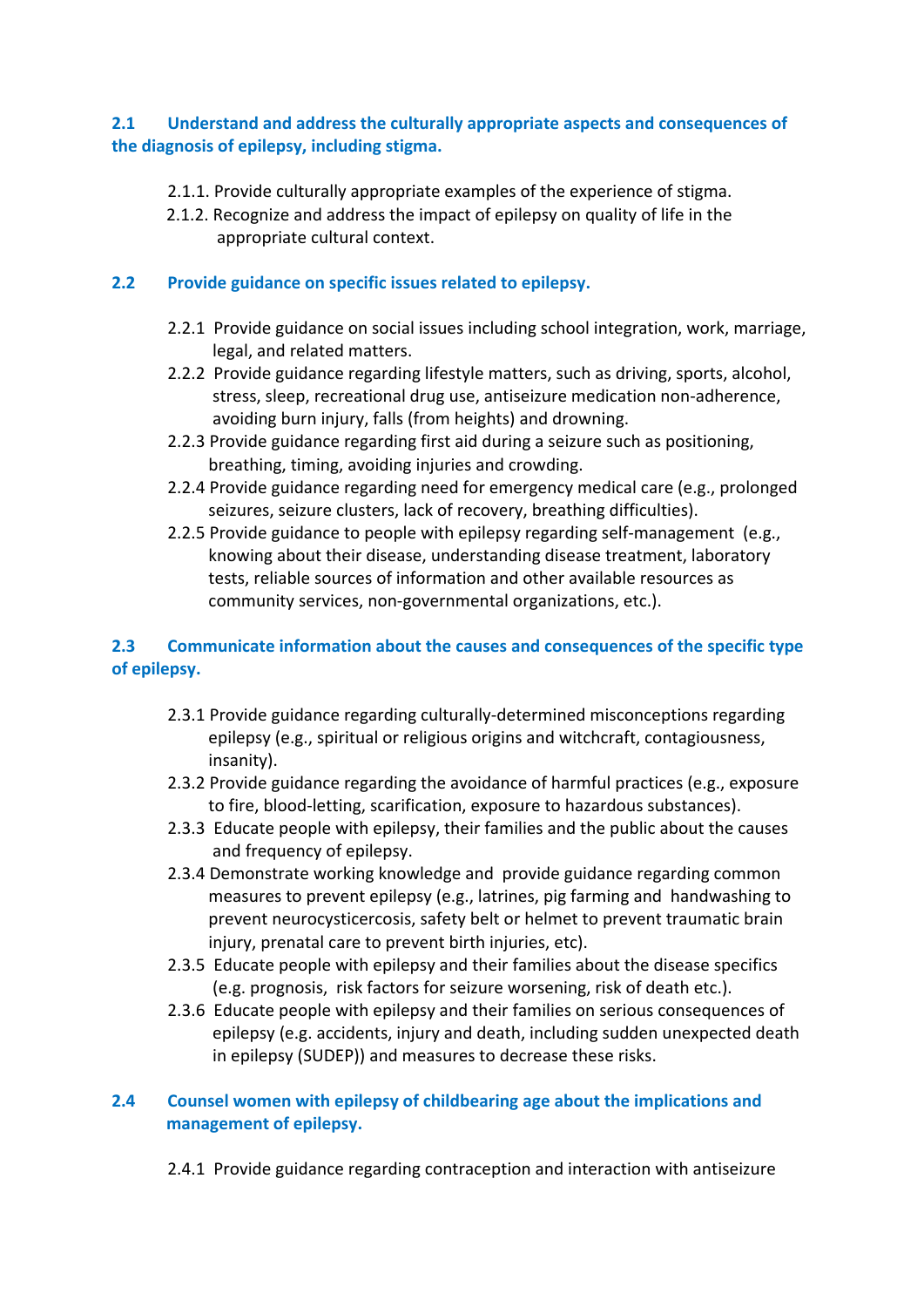medications.

- 2.4.2 Provide guidance regarding pregnancy, including teratogenicity of the various antiseizure medications (e.g. valproate).
- 2.4.3 Provide guidance regarding post-partum activities e.g. breastfeeding and child care.
- **2.5 Demonstrate working knowledge regarding issues related to elderly with epilepsy (e.g., comorbidities and drug interactions).**

**2.6 Provide counselling specific to children with epilepsy and their parents (e.g. lifestyle, cognitive function, parenting).**

**2.7 Communicate to patients and carers the diagnosis of non-epileptic events and the need for different treatment.**

# **3.0 Pharmacological Treatment**

- **3.1 Demonstrate working knowledge about common antiseizure medications.**
	- 3.1.1 Demonstrate working knowledge regarding benefits and risks of antiseizure medication (e.g., common and serious adverse effects).
	- 3.1.2 Identify indications for common antiseizure medications according to seizure type.
	- 3.1.3 Demonstrate working knowledge about common interactions between antiseizure medications and other drugs (e.g. oral contraceptives, antibiotics, treatment of tuberculosis, human immunodeficiency virus, etc.).
	- 3.1.4. Demonstrate working knowledge about the role and limitations of antiseizure medications' levels monitoring.

### **3.2 Recommend appropriate therapy based on epilepsy presentation.**

- 3.2.1 Recommend appropriate therapy according to seizure type.
- 3.2.2 Choose the appropriate antiseizure medication and dosage in elderly patients.
- 3.2.3 Choose the appropriate antiseizure medication and dosage in children.
- 3.2.4 Choose the appropriate antiseizure medication and dosage in women who are in childbearing age or pregnant.
- 3.2.5 Recommend individualized titrations of optimal dosing for patients including starting and discontinuing medication
- 3.2.6 Communicate information regarding the antiseizure drug regimen (e.g., long term treatment, what to do with missed dosages, what to do in the setting of diarrhoea and vomiting).
- 3.2.7 Implement good practices on pharmacological treatment (e.g. monitoring adherence, scheduling, dosing).
- **3.3 Implement appropriate management strategies for the main causes of epilepsy according to local/regional setting (e.g. infective causes, metabolic, toxins, etc.).**
- **3.4 Identify patients who are drug resistant according to the current ILAE definition.**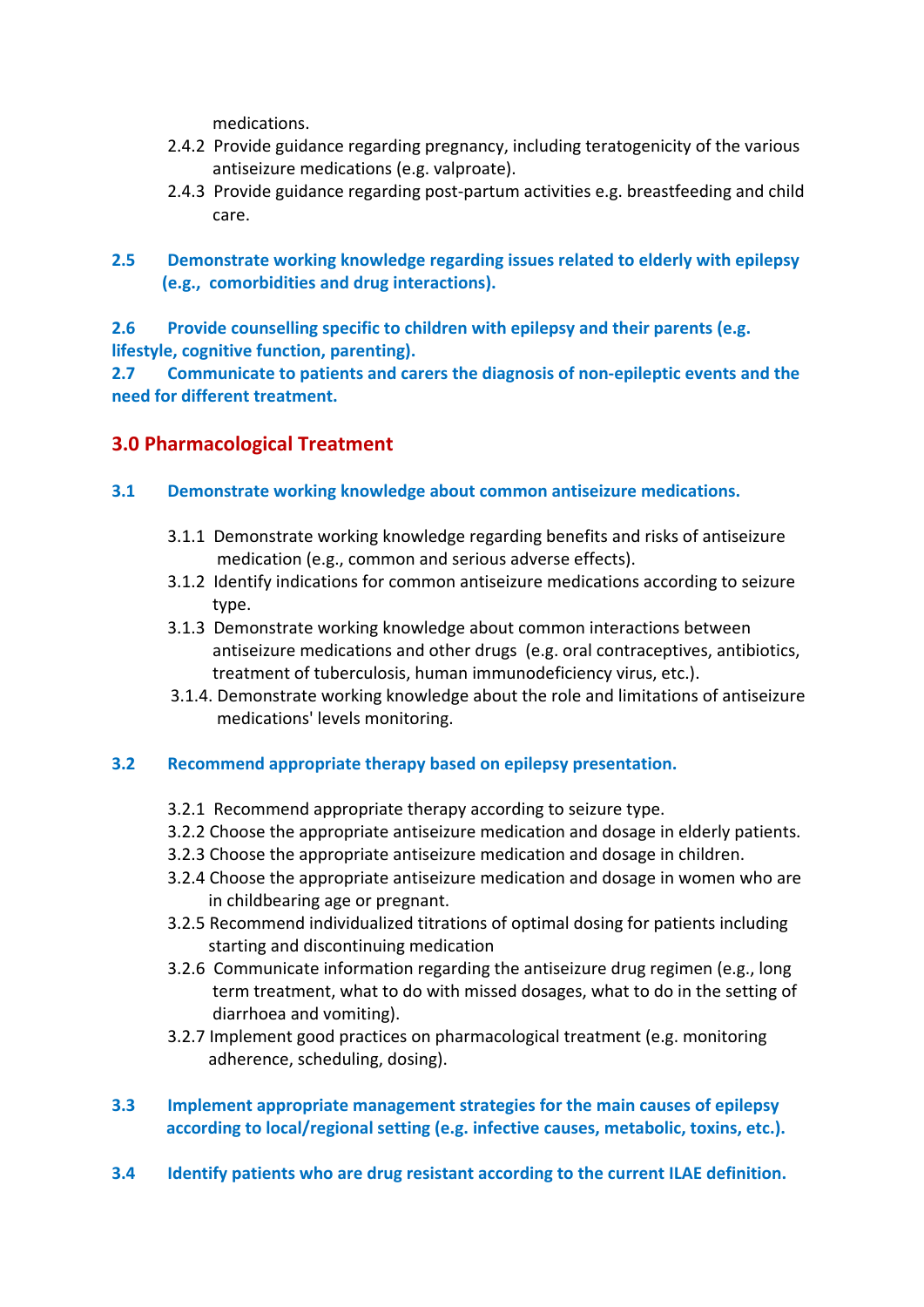### **3.5 Demonstrate knowledge of when patients are in remission.**

3.5.1 Advise patients about lifestyle issues and need for continued medication when they achieve remission.

### **3.6 Demonstrate the ability to provide initial management of patients with uncontrolled seizures.**

- 3.6.1 Know how to manage common causes for breakthrough seizures.
- 3.6.2 Recognise when to reassess the diagnosis.
- 3.6.3 Know when revision of antiseizure medication regimen is needed, following the first trial (choice of medication, dosage, adherence, etc.).

# **4.0 Referral**

### **4.1 Demonstrate working knowledge about management of patient referral to a higher level of care.**

- 4.1.1 Recognize when to refer (e.g. failure to control seizures, epilepsy with significant neurological abnormality, psychiatric or somatic comorbidity, genetic counseling, intellectual disability etc.).
- 4.1.2 Know how to access information about referral options within the health care system.
- 4.1.3 Know how to triage the referral (e.g., urgency, type of service, level of care) within the available health care system.
- 4.1.4 Communicate appropriate referral information to a higher level of care.
- 4.1.5 Communicate to the patient and caregivers the rationale for referral and the actions required.

### **5.0 Emergencies**

#### **5.1 Demonstrate the ability to implement emergency treatment plans for children and adults in and outside the hospital setting.**

- 5.1.1 Recognize the conditions or elements that constitute an emergency.
- 5.1.2 Implement emergency management for prolonged or sequential / clustered seizures .
- 5.1.3 Recognize that altered level of consciousness may be related to seizures and take appropriate action.
- 5.1.4 Appropriately manage or advise regarding risk of or actual injuries.
- 5.1.5 Appropriately manage or advise regarding drug intoxication or adverse reactions.
- 5.1.6 Implement initial management for psychiatric emergencies (e.g. psychosis, self-harm, harm to others, agitation, suicidal ideation, etc.).
- 5.1.7 Demonstrate working knowledge of local guidelines and resources for the management of emergencies.